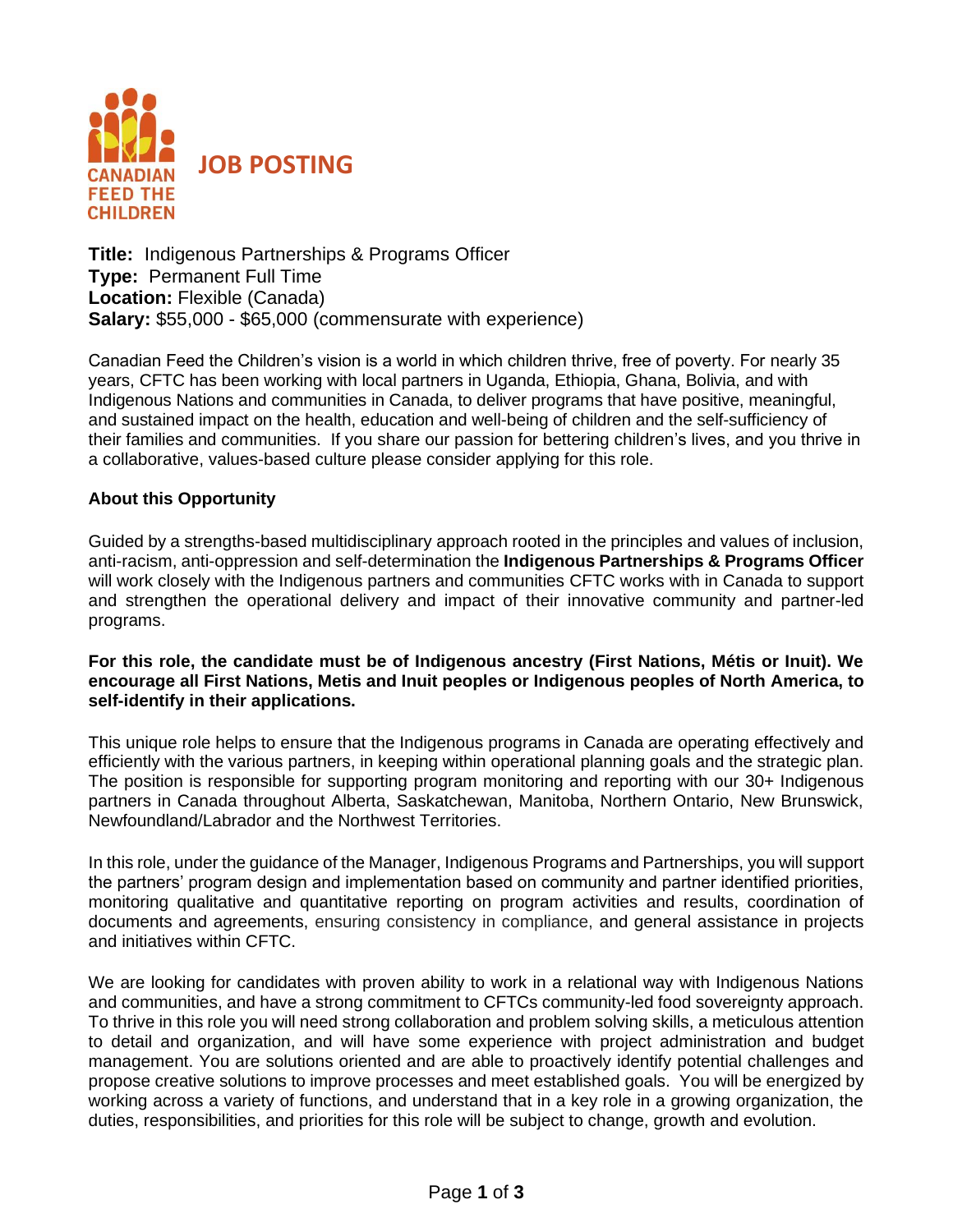# **Responsibilities / Accountabilities**

- Support community-led partner projects and program implementation with Indigenous partners across Canada.
- Support the development and implementation of partner program plans, and budgets, providing ongoing assistance to partners as they monitor and report on the program results and expenditures.
- Support partners with major procurement and ensure overall compliance to donor and CFTC policies. Maintain an in-depth understanding of CFTC and donor compliance requirements and regulations.
- In conjunction with the wider Programs team, provide program, community development, and data/financial supports to Indigenous partners.
- Assist in ensuring partner financial and narrative reports, and other ad hoc reports are accurate and complete.
- Responsible for the review and quality/accuracy of data entry on tracking spreadsheets and internal reports, including verifying the formulas, formatting, etc.
- Assist in gathering stories and images according to CFTC guidelines, partner availability, and best practices.
- Provide administrative functions, such preparation of internal and external documents, aiding in the preparation of development proposals, relevant project documentation, and presentations
- Travel to partner communities in Canada, as required.
- Other duties as assigned.

# **Requirements**

- Relevant experience in project administration (approximately 1 year) and with Indigenous Nations and communities in Canada, preferably in food security and food sovereignty.
- Proven ability to work with community members and provide administrative support to projects, communicate effectively with partners, monitor progress, manage budgets and expenses, provide accurate and timely reporting on results.
- Proven ability to work in a relational way with Indigenous Nations and communities and understand the importance of community-led development. Ability to speak an Indigenous language is an asset.
- Strong and proactive problem-solving skills, able to identify challenges or bottlenecks and proactively propose potential solutions to improve how the organization functions.
- Strong written and verbal communication skills.
- Strong organizational skills electronic filing of project documents, multiple versions of documents, signed agreements, etc.
- Experience with digital tools, including an ability to work with Microsoft Office 365 and prepare and complete basic financial reports and budgets/reports in Excel.
- Excellent interpersonal skills, ability to act as a team player and provide a high level of service to internal and external customers.
- Ability and willingness to demonstrate the CFTC values in every aspect of work.
- Ready to work additional and flexible hours when required along with travel to other CFTC locations.
- Desire to make a difference while having fun in the process.

# **For this role, the candidate must be of Indigenous ancestry (First Nations, Métis or Inuit). We encourage all First Nations, Metis and Inuit peoples or Indigenous peoples of North America, to self-identify in their applications.**

**Interested?** Please quote the position title in the subject line and submit your resume and cover letter by **July 15, 2022** to: [jobs@canadianfeedthechildren.ca](mailto:jobs@canadianfeedthechildren.ca)